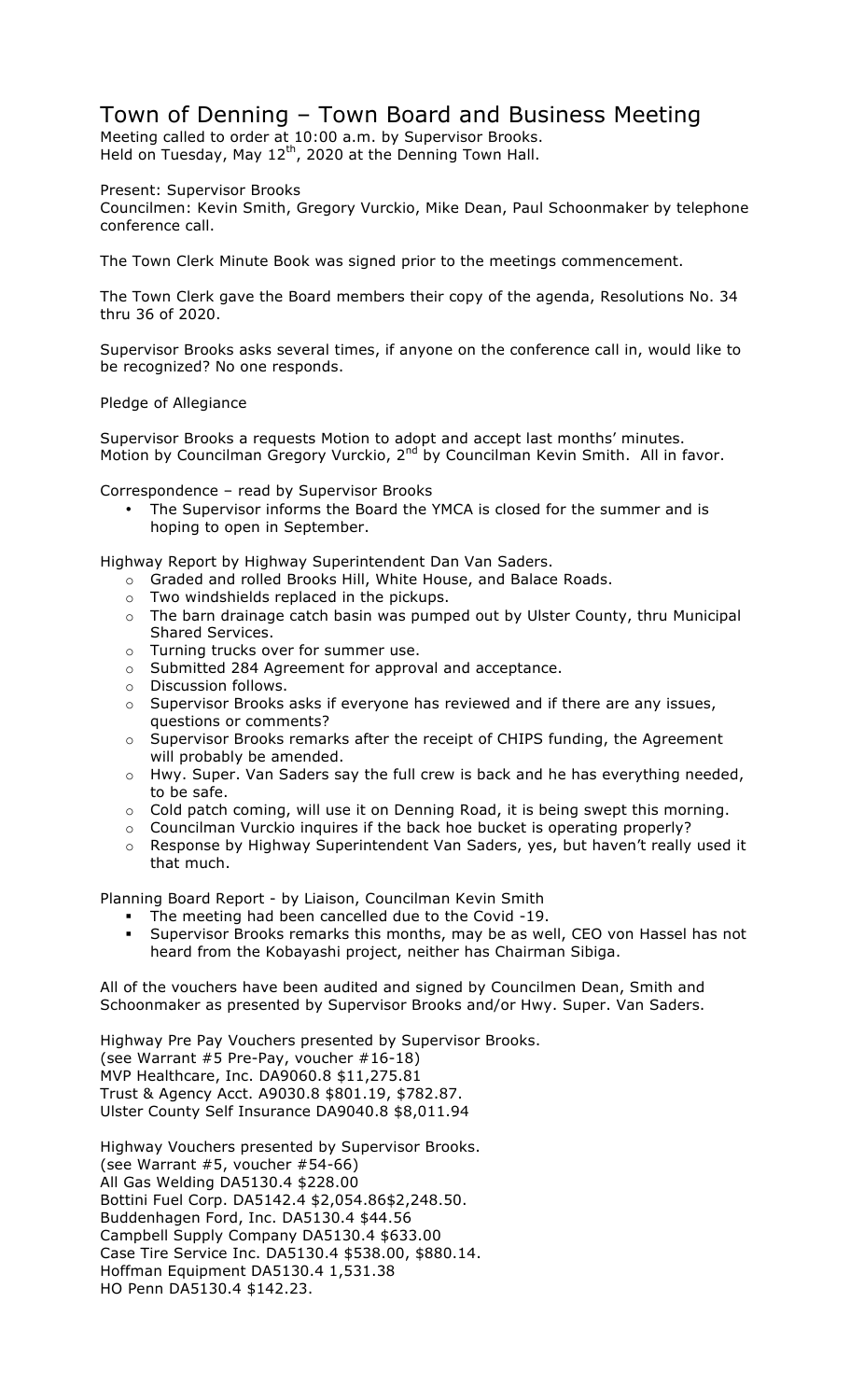Mombaccus Excavating DA5130.4 360.33. Old Dominion Brush DA5130.4 \$1,051.74. Safelite DA5130.4 \$1,095.94. Woods Repair DA5130.4 \$168.00 Liberty Trading Post DA5130.4 \$205.90

General Pre Pay Vouchers presented by Supervisor Brooks. (see Warrant #5PP, voucher (#30-37) Central Hudson A1620.4 \$219.34, A5132.4 \$377.50, A8160.4 \$32.59. Community Enterprises, LLC A5132.4 \$280.00. Healthcare Reimbursement Act A9060.8 \$2,500.00. MVP Health Care DA9060.8 \$8,059.68, \$71.50. Spectrum A1620.4 \$208.00. Trust & Agency Acct. DA9030.8 \$260.00, \$307.43, \$725.13. Ulster County Self Insurance A9040.8 \$4,400.00.

General Vouchers, presented by Supervisor Brooks. (see Warrant #5, vouchers 64-78) Bottini Fuel Corp. A5132.4 \$414.91, \$674.75. Central Hudson A5182.4 \$129.42. CHB Inspections A1620.4 \$200.00. Carl Landon A1460.4 \$265.25. Joy Monforte A1410.4 \$71.00 Morgan Records Mngt. A1110.2 \$1,892.76. MVP A9060.8 \$71.50. Office of the State Comptroller A690 \$185.00 Quill Inc. A1110.2 \$1,088.27, A5132.4 \$680, \$ 5.44, A1620.4 23.17, \$6.80, \$21.76. Spectrum A5132.4 \$168.67 Sullivan Overhead Doors A5132.4 \$296.60. UCRRA A8160.4 \$2,396.55. I & Z PC World A3620.4 \$500.00.

Resolution No. 34 of 2020 read by Supervisor Brooks. **WHEREAS** New York State General Municipal Law Sections 103 and 104-4 permit the pre-audit function of vouchers, as a form of internal controls in the checking of claims and supporting documentation. And

**WHEREAS** the Sections 118 and 119 of New York State Municipal Law also authorize the auditing authority to approve of Said vouchers. AND

**WHEREAS** the Office of the New York State Comptroller Division of Local Governments and Accountability: Budgets and Finances also approves of this method.

**NOW THEREFORE BE IT RESOLVED** that the Town of Denning Town Board **HEREBY** approves of and authorizes payment of the following Warrants:

Highway Fund Warrant No. 5 Prep Pay Voucher #16-18. Highway Fund Warrant No. 5 Voucher #54-66. General Fund Pre- Pay Warrant No.5 Voucher #30-37. General fund Warrant No. 5 Voucher #64-78.

**Whereupon**, the Resolution was put to a vote, and recorded as follows: Motion to adopt and approve by Councilman Mike Dean, 2<sup>nd</sup> by Councilman Kevin Smith. Roll Call Vote: Councilman Mike Dean AYE Councilman Paul Schoonmaker AYE Councilman Kevin Smith AYE Councilman Gregory Vurckio AYE<br>Supervisor David Brooks AYE Motion carried following a unanimous Motion carried following a unanimous roll call vote.

Resolution No. 35 of 2020 read by Supervisor Brooks. **WHEREAS** Mr. Scott Michelson had served the Town of Denning in multiple capacities since 2006; as an elected Councilman, R & R Site Manager, additional highway personnel, when needed, and as a Court Officer. And

**WHEREAS** the Town of Denning Town Board is grateful and appreciative of his many years of exemplary service and commitment to the Town of Denning and his community. And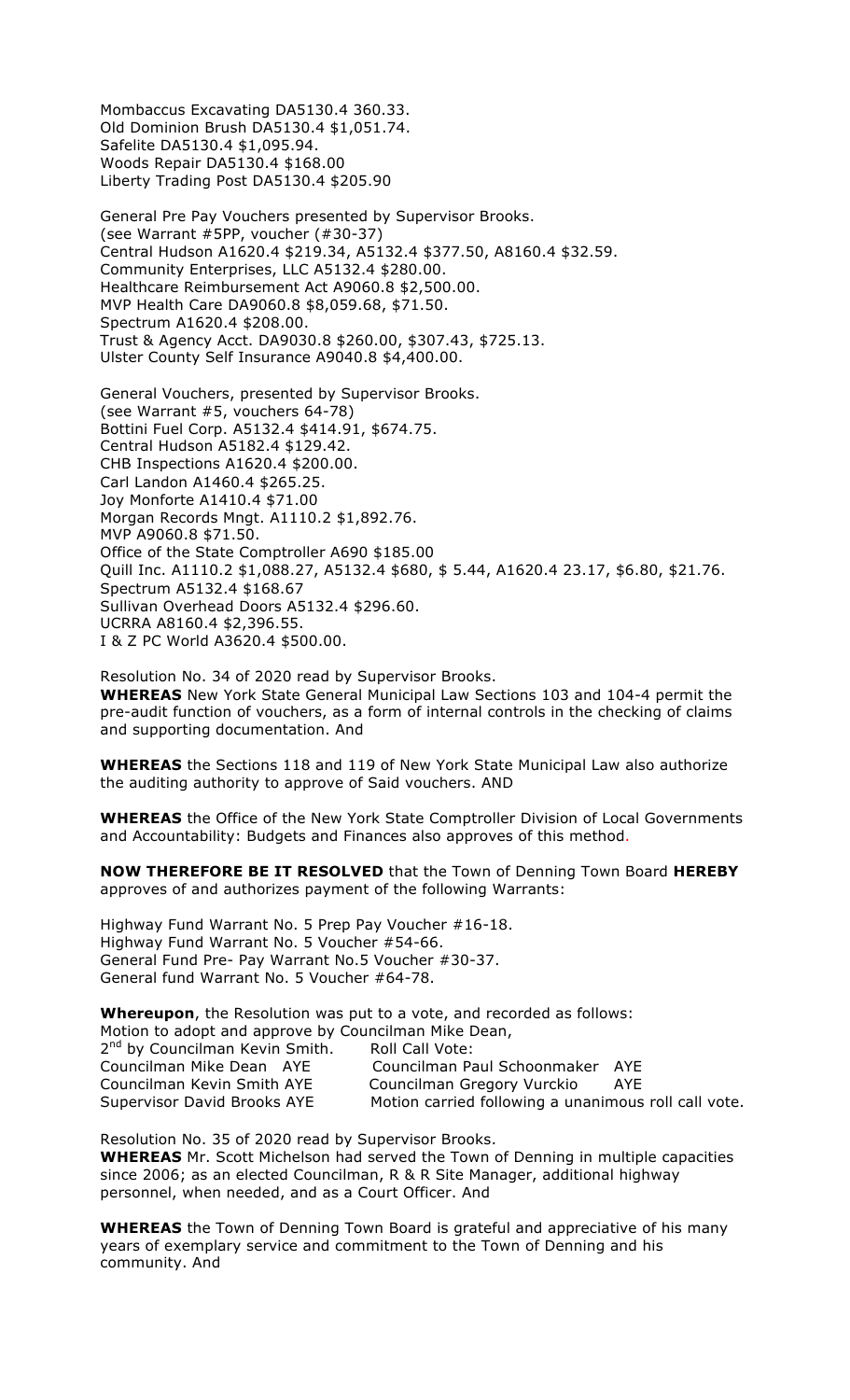**WHEREAS** the Denning Town Board desired and wanted to make known to Mr. Mickelson of his impact on the Town and community by passing this Resolution which is to be spread upon the official record of the Town of Denning and a certified copy sent to Mr. Scott Mickelson, in recognition of Said service.

**NOW THEREEFORE BE IT RESOLVED** The Town Board thanks him for his many years of service and sends him warm wishes on his well deserved retirement.

**Whereupon**, the Resolution was put to a vote, and recorded as follows:

| Motion to adopt and approve by Councilman Mike Dean, |                                                      |     |  |  |  |
|------------------------------------------------------|------------------------------------------------------|-----|--|--|--|
| 2 <sup>nd</sup> by Councilman Kevin Smith.           | Roll Call Vote:                                      |     |  |  |  |
| Councilman Mike Dean AYE                             | Councilman Paul Schoonmaker AYE                      |     |  |  |  |
| Councilman Kevin Smith AYE                           | Councilman Gregory Vurckio                           | AYE |  |  |  |
| Supervisor David Brooks AYE                          | Motion carried following a unanimous roll call vote. |     |  |  |  |

Resolution No. 36 of 2020 read by Supervisor Brooks **WHEREAS** Town Law § 20(1)(a) and (b) authorizes the Town Board to appoint employees it deems necessary for the proper conduct of the affairs of the Town,

**NOW THEREFORE BE IT RESOLVED** to appoint Mr. Richard Lowe who resides at 34 Voss Road, Claryville, NY to the position of Town of Denning Recycling Manager, at a salary of \$15.45 per hour to be drawn from Refuse and Garbage Personal Services. (General Fund Appropriations Code A8160.1)

**Whereupon**, the Resolution was put to a vote, and recorded as follows:

|  | Motion to adopt and approve by Councilman Gregory Vurckio, |  |
|--|------------------------------------------------------------|--|
|  |                                                            |  |

| 2 <sup>nd</sup> by Councilman Mike Dean. | Roll Call Vote:                                      |     |
|------------------------------------------|------------------------------------------------------|-----|
| Councilman Mike Dean AYE                 | Councilman Paul Schoonmaker AYE                      |     |
| Councilman Kevin Smith AYE               | Councilman Gregory Vurckio                           | AYE |
| Supervisor David Brooks AYE              | Motion carried following a unanimous roll call vote. |     |

Supervisor Brooks requests that Judge Follender join in, as he requested to be put on the agenda, there is no response.

Supervisor Brooks opens a discussion on the 284 Agreement.

Councilman Vurckio asks if the Peekamoose Bridge listed here is the one, the County just paved?

Hwy. Super. Van Saders replies yes.

Supervisor Brooks asks about Erts Road?

Hwy. Super. Van Saders replies, he would like to do from Bischoff to Erts Road.

The Town Board unanimously agrees and signs the 284 Agreement.

Supervisor Comments:

- Supervisor Brooks informs the Board; Peekamoose Campground is closed until further notice.
- The hwy. dept. brought barrels to the DEC parking lots to be used for Social Distancing.
- People are still using the grounds and Blue Hole and still leaving garbage.
- Supervisor Brooks informs the Board he is still trying to get the Blue Hole closed until further notice, like the campgrounds.
- Supervisor Brooks opens a discussion on the storage garage, he would like Town Board approval to put a bid packet, for the foundation, together and go out to bid before next meeting.

**Whereupon**, the request for approval to get the foundation bid packet together and seek bids was put to a vote, and recorded as follows:

Motion to adopt and approve by Councilman Kevin Smith,

| 2 <sup>nd</sup> by Councilman Mike Dean. | Roll Call Vote:                                      |     |
|------------------------------------------|------------------------------------------------------|-----|
| Councilman Mike Dean AYE                 | Councilman Paul Schoonmaker AYE                      |     |
| Councilman Kevin Smith AYE               | Councilman Gregory Vurckio                           | AYE |
| <b>Supervisor David Brooks AYE</b>       | Motion carried following a unanimous roll call vote. |     |
|                                          |                                                      |     |

• Supervisor Brooks opens a brief discussion on the budget deficit due to Covid-19 and the loss of revenue. To pay for the storage garage he would like to transfer the funds from Capital Reserves. He states even with the \$50,000.00 in grant monies awarded, you must spend it, then be reimbursed and the building will still cost between \$100,000 and \$150,000.